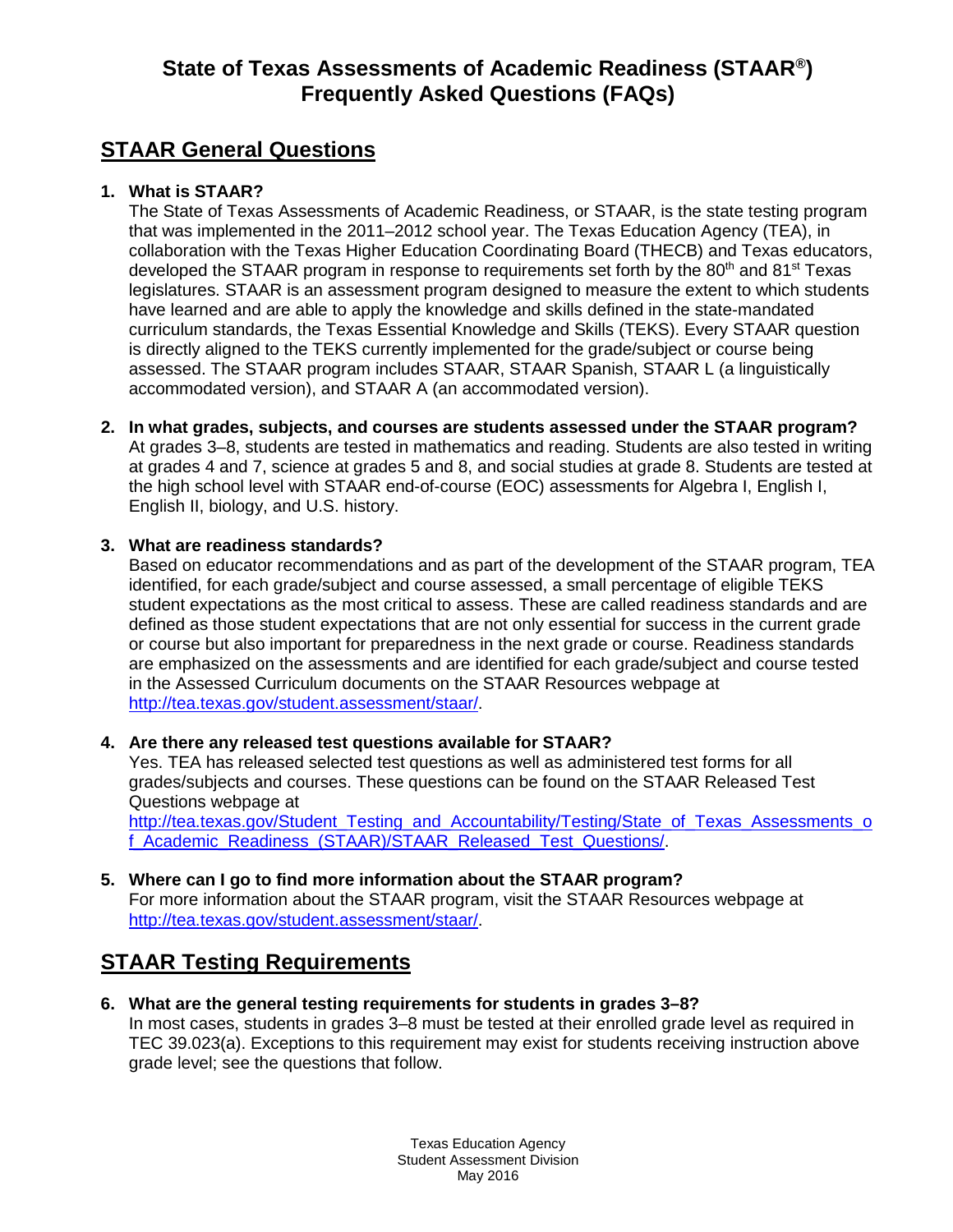**7. What are the testing requirements for students in grades 3–8 who are receiving instruction in subjects above their enrolled grade?**

These students will be required to take STAAR assessments for the subjects in which they are receiving instruction if an assessment exists. For example, a student in grade 7 who is receiving instruction in grade 8 science would take the STAAR grade 8 science assessment and the STAAR grade 7 mathematics, reading, and writing assessments.

**8. What are the testing requirements for students in grades 3–8 who are enrolled in a high school course that has a corresponding STAAR EOC assessment?**

Students in grades 3–8 who are enrolled in a high school course will take the corresponding STAAR EOC assessment in place of their grade-level assessment in that subject area. These students must take all other STAAR grade-level assessments. For example, a grade 8 student enrolled in English I will take the STAAR English I assessment as well as the STAAR grade 8 mathematics, science, and social studies assessments.

- **9. What are the testing requirements for students in grades 3–8 who are enrolled in a high school course that does not have a corresponding STAAR EOC assessment?**
	- For mathematics, these students would still be required to take their grade-level STAAR assessment since there is not a STAAR EOC assessment to take and because students are required by federal law to be assessed annually in grades 3–8 in mathematics. For example, a grade 8 student enrolled in geometry will take the STAAR grade 8 mathematics assessment (since there is not a STAAR geometry assessment) as well as the other grade 8 assessments.
	- For science, students in grades 5 and 8 would still be required to take their grade-level STAAR assessment if they have not already taken it since students are required by federal law to be assessed in science at least once in elementary and once in middle school.
	- For social studies, students in grade 8 would not be required to take their grade-level assessment (unless they have not taken it yet) since there is no federal requirement to test in social studies.
- **10. If students in grades 3–8 are receiving above-grade-level instruction (including instruction in a high school level course), are they required to take both the higher level and the enrolled-grade-level assessment in the same content area?**

No. Students in grades 3–8 are not required to take two tests in the same content area. The commissioner of education has discouraged districts from double-testing accelerated students.

**11. What are the testing requirements for students in kindergarten, grade 1, or grade 2 who are receiving instruction in subjects above their enrolled grade level?**

There are no STAAR testing requirements for students enrolled in kindergarten, grade 1, or grade 2, so these students do not test. STAAR testing requirements begin with students enrolled in grade 3.

**12. What are the general testing requirements for students enrolled in high school courses?** Regardless of enrolled grade level, students should take STAAR EOC assessments (Algebra I, English I, English II, biology, and U.S. history) as they are completing the corresponding courses since these assessments are required for high school graduation based on TEC §39.025.

## **13. What are the testing requirements for a foreign exchange student?**

A foreign exchange student is required to take STAAR EOC assessments for courses in which he or she is enrolled. However, the student is not required to retest unless he or she is planning to earn a Texas high school diploma.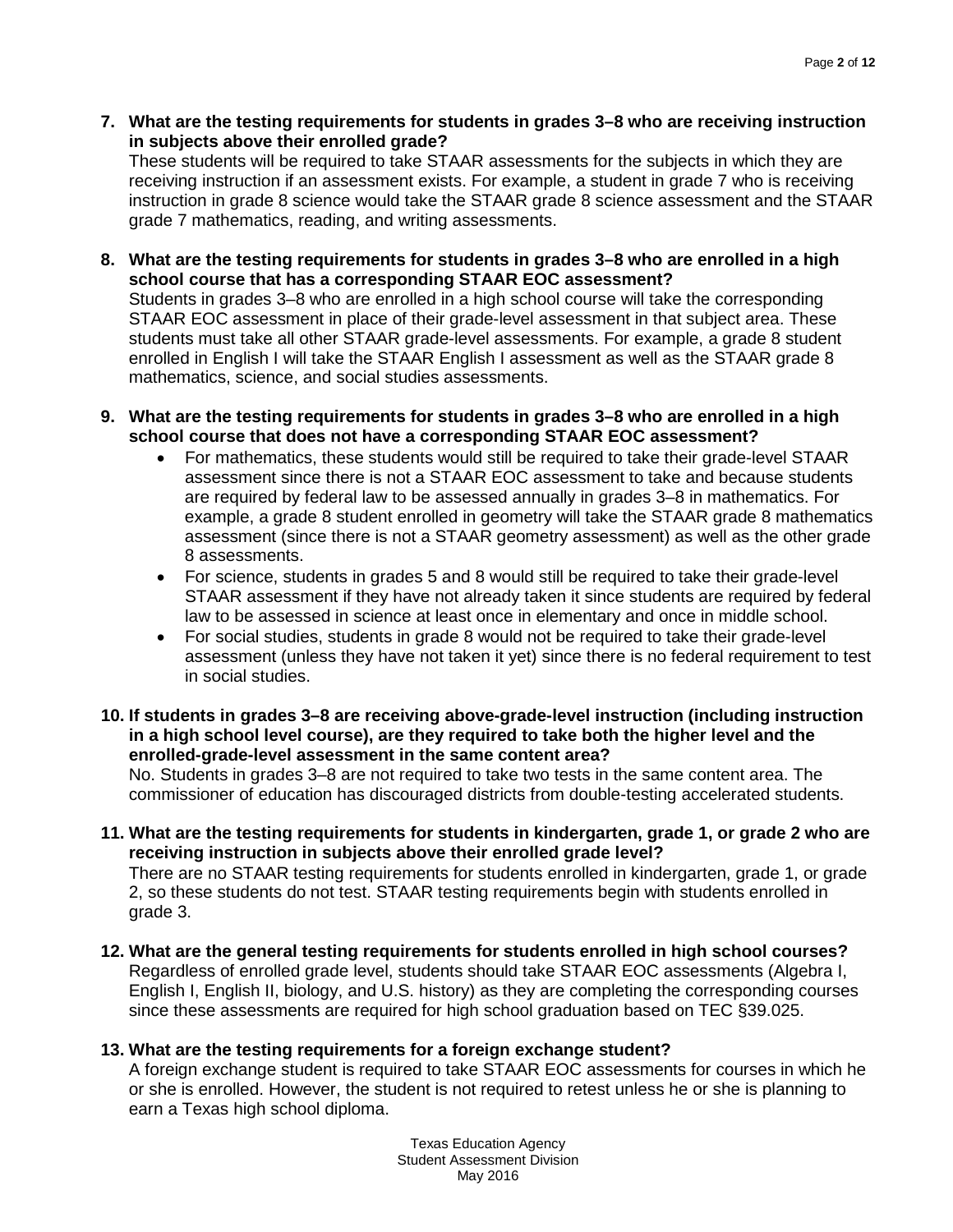### **14. Are districts required to provide accelerated instruction to students who do not pass the STAAR assessments?**

Yes. TEC §28.0211(a-1) requires school districts to provide accelerated instruction in the applicable subject area each time a student fails to perform satisfactorily on an assessment administered in grades 3–8 (i.e., who does not achieve Level II: Satisfactory Academic Performance). Similarly, TEC §39.025(b-1) requires school districts to provide accelerated instruction to each student who fails to perform satisfactorily on a STAAR EOC assessment.

# **STAAR Student Success Initiative Requirements**

## **15. What are the Student Success Initiative (SSI) promotion requirements?**

Under the SSI promotion requirements, students are required to pass (meet or exceed Level II: Satisfactory Academic Performance) the STAAR grade 5 mathematics and reading tests to be promoted to sixth grade. Additionally, students are required to pass (meet or exceed Level II: Satisfactory Academic Performance) the STAAR grade 8 mathematics and reading tests to be promoted to ninth grade. More information about these requirements can be found on the SSI webpage at [http://tea.texas.gov/student.assessment/ssi/.](http://tea.texas.gov/student.assessment/ssi/)

## **16. What is the purpose of the Student Success Initiative?**

SSI, enacted by the Texas Legislature in 1999, is a system of supports for on-grade-level student achievement in mathematics and reading at grades 5 and 8. This system of supports includes early intervention activities, research-based instructional programs, targeted accelerated instruction, and multiple testing opportunities. More information about supports can be found in the SSI Manual on the SSI webpage at [http://tea.texas.gov/student.assessment/ssi/.](http://tea.texas.gov/student.assessment/ssi/)

## **17. How many testing opportunities are there for SSI?**

There are three testing opportunities for students in grades 5 and 8 to pass STAAR mathematics and reading assessments in order to be promoted to the next grade. The first SSI administration is typically in early April. This administration is earlier than other STAAR mathematics and reading administrations to allow sufficient time in the school year for targeted accelerated instruction and another testing opportunity. The second testing opportunity occurs in mid-May. The third testing opportunity for SSI is in late June. The specific testing dates each year can be found on the student assessment testing calendar at [http://tea.texas.gov/student.assessment/calendars/.](http://tea.texas.gov/student.assessment/calendars/)

## **18. Which students do the SSI promotion requirements apply to?**

SSI promotion requirements apply to students taking STAAR grade 5 or 8 mathematics and/or reading assessments, including STAAR Spanish, STAAR L, and STAAR A if

- the students are enrolled in grade 5 or 8 and
- are receiving on-grade-level instruction in mathematics and/or reading.

#### **19. Do SSI promotion requirements apply to students in grades 3, 4, 6, or 7 who are receiving mathematics or reading instruction above their enrolled grade and who take the grade 5 or 8 assessment?**

No. Because these students are not enrolled in grade 5 or 8, the grades that SSI applies to, they are not subject to the SSI promotion requirements.

**20. Can students who are receiving mathematics or reading instruction above their enrolled grade and who will take the above-grade-level assessment at grade 5 or 8 participate in the second or third administration of the mathematics or reading assessments?**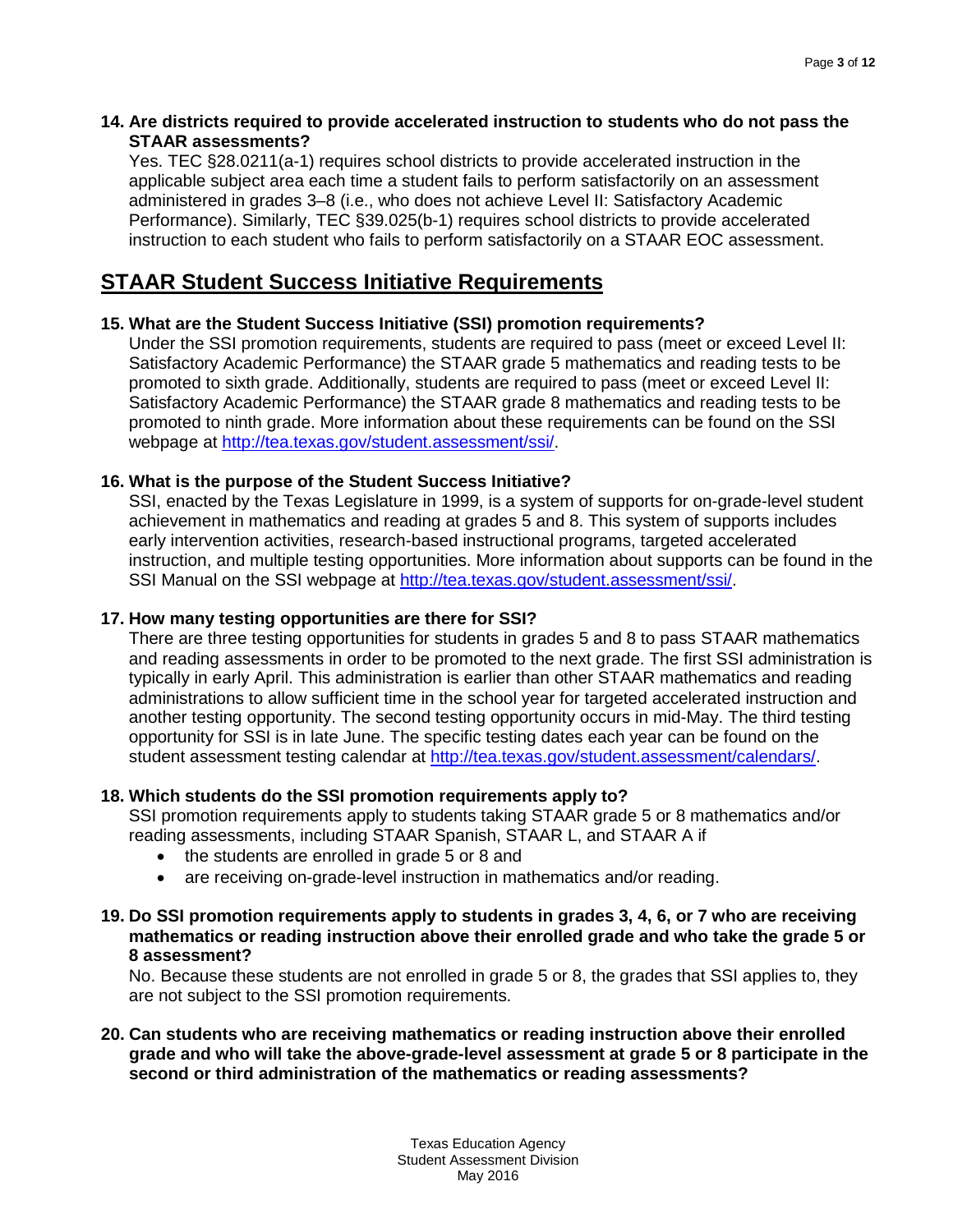No. Only students enrolled in grade 5 or 8 who are subject to SSI promotion requirements and who have not passed the first administration of an SSI test are eligible to participate in the second and/or third administrations of the mathematics or reading assessments.

### **21. Do SSI promotion requirements apply to a student who is repeating grade 5 or 8?**

Yes. If the student is enrolled in grade 5 or 8 and receiving instruction in grade 5 or 8 mathematics or reading, SSI requirements apply, even if the student passed the corresponding assessment the previous school year.

# **STAAR Graduation Requirements**

### **22. What STAAR tests are required for high school graduation?**

In general, students must pass (meet or exceed Level II: Satisfactory Academic Performance) the five STAAR EOC assessments—Algebra I, English I, English II, biology, and U.S. history—in order to earn a high school diploma from a Texas public or charter school as required in TEC §39.025.

### **23. Which students have to meet the STAAR graduation requirements?**

Students who were first enrolled in grade 9 or below in the 2011–2012 school year, the first year of the STAAR program, have to meet the STAAR graduation requirements to earn a high school diploma from a Texas public or charter school. Students who repeated grade 9 or were enrolled in grade 10 or above in the 2011–2012 school year have to meet the Texas Assessment of Knowledge and Skills (TAKS) graduation requirements. Districts that determined a student who was reported in PEIMS in grade 9 during the 2011–2012 school year is a TAKS graduate because of prior grade 9 attendance outside the Texas public school system must be able to provide documentation, upon request from TEA, to substantiate the district's designation of the student as a TAKS graduate.

Note that the STAAR testing cohort and the graduation rate cohort may differ. Cohort assignment for graduation rate purposes is determined by the grade level submitted by the district in PEIMS. Grades attended outside Texas public schools are not collected in PEIMS and therefore cannot be considered when determining cohort assignment for graduation rate purposes. Detailed information about graduation rate cohort assignment may be found in the technical documentation associated with graduation rate processing available at [http://tea.texas.gov/acctres/dropcomp\\_index.html#documentation.](http://tea.texas.gov/acctres/dropcomp_index.html#documentation)

For questions about cohorts, call the Accountability Research and Analysis Division of TEA at 512- 475-3523.

## **24. When should students take a STAAR EOC assessment?**

Students should take a STAAR EOC assessment during the spring, summer, or fall administration, as close as possible to the completion of the corresponding course. Most students will have received instruction in an entire course or a significant portion of the course by the testing date or by the end of the school year, so they would participate in the spring administration. However, if by the end of the school year students have received instruction in only part of the course (the first half or the second half), then they would take the STAAR EOC assessment in whichever subsequent administration is closest to the time they are completing the course.

For students who are taking courses outside of the typical semester sequence, districts should carefully evaluate the timing of the course instruction as it relates to the STAAR EOC assessment schedule to ensure that students are provided the best opportunity to demonstrate their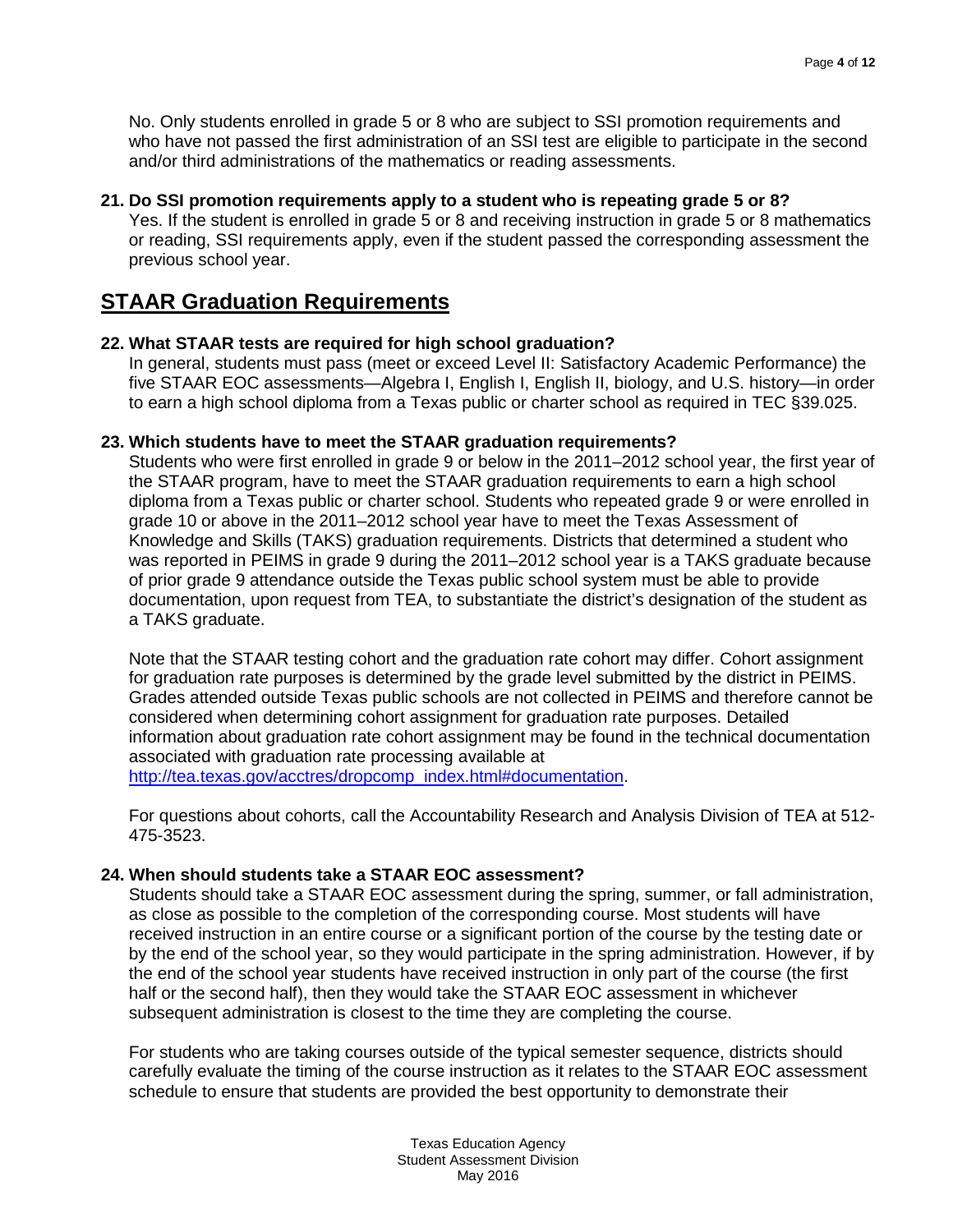understanding of the course content. For example, because the spring administration of STAAR English I and English II typically occurs a month earlier than the administration of the other EOC assessments, districts should evaluate the extent to which students taking English I or English II in an accelerated block of instruction during the spring are able to complete their testing requirements. Students who do not participate in the spring STAAR administration may not be able or willing to return to school in July to take the assessments and will not have another opportunity to test until December of the following school year, months after they have completed the course.

### **25. How many testing opportunities do students have to pass the STAAR EOC assessments?**

All five STAAR EOC assessments required for graduation—Algebra I, English I, English II, biology, and U.S. history—are administered at the end of the first semester (fall), at the end of the second semester (spring), and in the summer, giving students three testing opportunities each year. The number of testing opportunities students have prior to high school graduation is dependent on when students take the corresponding course. For example, most students take biology during their freshman year. That means students have ten testing opportunities before they are scheduled to graduate. In contrast, most students take U.S. history during their junior year, giving them four testing opportunities prior to high school graduation. The specific testing dates each year can be found on the student assessment testing calendar at [http://tea.texas.gov/student.assessment/calendars/.](http://tea.texas.gov/student.assessment/calendars/)

### **26. What types of substitute assessments can students use to fulfill their STAAR graduation requirements?**

To satisfy their testing requirements for graduation, students can use multiple assessments (e.g., AP, IB, SAT, ACT) in place of STAAR EOC assessments. Details on which assessments can currently be used for this purpose are provided in TAC §101.4002 at [http://ritter.tea.state.tx.us/rules/tac/chapter101/ch101dd.html.](http://ritter.tea.state.tx.us/rules/tac/chapter101/ch101dd.html)

### **27. What are the STAAR graduation requirements for students who earn course credit through distance learning programs, correspondence courses, or dual credit courses?** Students who earn Texas high school course credit through distance learning programs (e.g., the Texas Virtual School Network), correspondence courses, or dual credit courses are required to pass all five STAAR EOC assessments to fulfill their testing requirements for graduation.

### **28. What are the STAAR graduation requirements for students who earn course credit through Advanced Placement (AP) or International Baccalaureate (IB) courses?**

Students who earn Texas high school course credit through an AP or IB course that is substituting for a TEKS-based course required for graduation (e.g., AP biology instead of TEKS-based biology) are required to take the STAAR EOC assessment. However, if the student is taking the AP or IB test, the student may be able to use the AP or IB test score instead of the STAAR EOC assessment score to fulfill his or her biology testing requirements for graduation. See the substitute assessments question above.

### **29. What are the STAAR graduation requirements for students who earn course credit through credit by examination (CBE)?**

If a student uses CBE to gain credit for a course in which he or she has had some prior instruction based on TAC §74.24(c)(9), the student is required to pass the corresponding STAAR EOC assessment to fulfill his or her STAAR graduation requirement. However, if a student uses CBE to gain credit for a course in which he or she has had no prior instruction based on TAC §74.24(c)(5), the student is not required to take the corresponding STAAR EOC assessment to fulfill his or her STAAR graduation requirement. More information about CBE can be found in TAC §74.24 at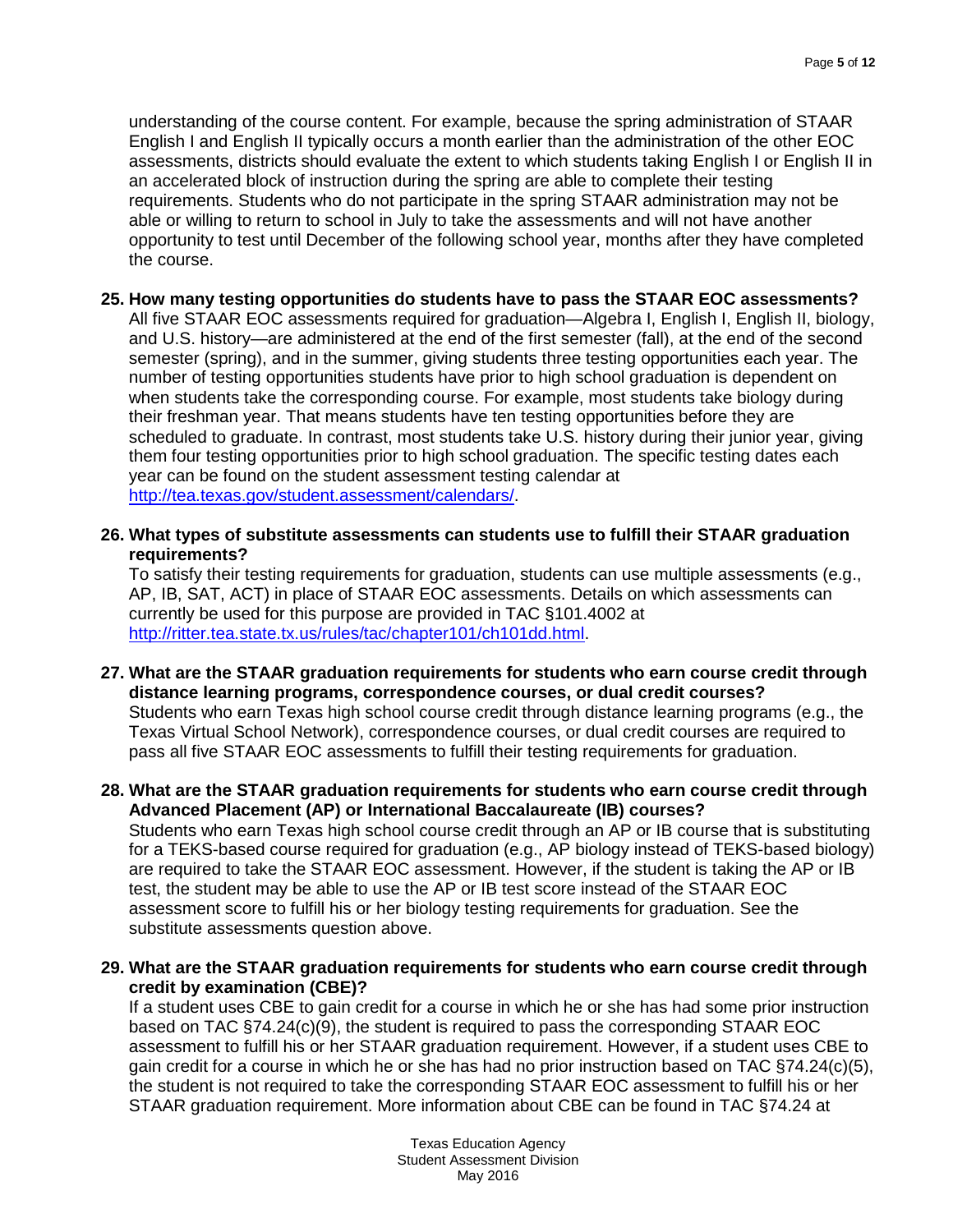<http://ritter.tea.state.tx.us/rules/tac/chapter074/ch074c.html> or by calling the Curriculum Division of TEA at 512-463-9581.

**30. What are the STAAR graduation requirements for students who completed a high school course prior to spring 2012, the first high-stakes administration of STAAR EOC assessments?**

A student who is graduating on the Minimum High School Program, the Recommended High School Program, or the Distinguished Achievement Program and who has completed a high school course prior to spring 2012 (e.g., a grade 8 student who completed Algebra I during the 2010–2011 school year or a grade 9 student who completed English I in the first semester of the 2011–2012 school year) is not required to take the corresponding STAAR EOC assessment to fulfill his or her graduation requirement.

**31. If a student fails the course but passes the STAAR EOC assessment, is the student required to retest when he or she retakes the course?**

No. Once a student passes (meets or exceeds Level II: Satisfactory Academic Performance) a STAAR EOC assessment, the student has fulfilled that part of his or her graduation requirement and cannot retest.

**32. If a student fails the course and fails the STAAR EOC assessment, does the student have to wait until he or she completes the entire course before retesting?**

No. The student has already received instruction in the entire course and is eligible to retest. The district must ensure that the student is provided an opportunity to test to meet his or her graduation requirement each time the assessment is offered.

# **STAAR Test Administration**

**33. Which STAAR assessments are offered on paper and which are offered online?** 

The general STAAR grades 3–8 assessments, as well as STAAR Spanish at grades 3–5, are available only on paper. However, a version of STAAR for grades 3–8 is offered online as a standardized oral administration (SOA). More information is available on the SOA webpage at [http://tea.texas.gov/student.assessment/soa/.](http://tea.texas.gov/student.assessment/soa/) STAAR EOC assessments are administered in both paper and online formats.

STAAR L and STAAR A are both administered online for all grades/subjects and courses. Paper versions of these assessments are available in rare cases based on specific circumstances. Information about requesting paper administrations of STAAR L and STAAR A can be found at [http://tea.texas.gov/Student\\_Testing\\_and\\_Accountability/Testing/Student\\_Assessment\\_Overview/](http://tea.texas.gov/Student_Testing_and_Accountability/Testing/Student_Assessment_Overview/Request_for_Paper_Administrations_of_STAAR_L,_STAAR_A,_TELPAS_Reading,_and_TAKS/) Request for Paper Administrations of STAAR L, STAAR A, TELPAS Reading, and TAKS/.

## **34. What type of flexibility do districts have in scheduling the STAAR assessments?**

The STAAR grades 3–8 assessments should be administered on the state-assigned days listed on the student assessment testing calendar. TEA recognizes that districts sometimes have conflicts and are unable to administer tests on the dates scheduled. If a conflict arises, a district may adjust the testing dates, with the exception of grades 4 and 7 writing, as long as they administer all the scheduled assessments in the time frame provided.

STAAR EOC assessments are offered during a testing window. For Algebra I, biology, and U.S. history, districts have the flexibility to schedule testing sessions anytime within the testing window.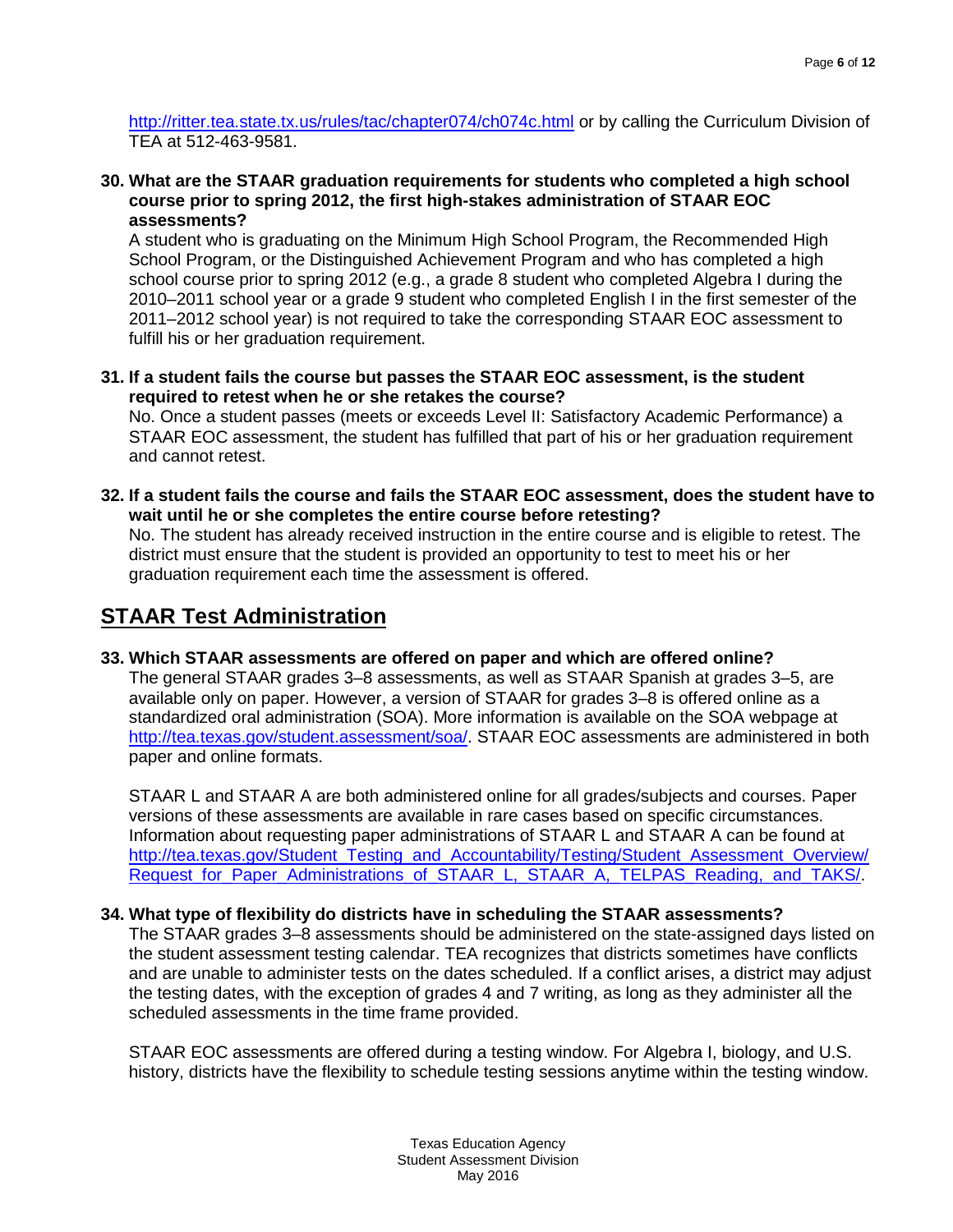However, districts must administer English I and English II on the state-assigned days listed on the student assessment testing calendar.

### **35. What if a student is not able to test on the scheduled date?**

STAAR assessments must be administered during specific testing weeks. If a student is not able to test on the scheduled test date, the district should provide an opportunity for the student to test later in the testing week. This is especially important for assessments that are required for grade promotion or for high school graduation.

#### **36. Is there a time limit for STAAR assessments?**

Yes. All STAAR assessments have a four-hour time limit with the exception of English I and English II. These two assessments have a five-hour time limit. The time limits were established as the maximum amount of time allowed to complete the assessment, although most students should be able to complete the assessment in less time. Accommodations for extra time or an extra day are available for students who meet eligibility criteria for their use.

Once a student has completed the test, he or she may be dismissed from the testing room and resume normal school activities. More information can be found in the STAAR Time Limits Policies and Procedures document at [http://tea.texas.gov/student.assessment/manuals/dccm/.](http://tea.texas.gov/student.assessment/manuals/dccm/)

#### **37. Are breaks allowed during STAAR assessments?**

Yes. Students are allowed to take breaks during the administration of STAAR assessments. Some breaks, such as water and snack breaks, are included in the time limit. Other breaks, such as those needed for medical reasons, may require the test administrator to stop the testing time and restart the time clock when testing resumes. More information can be found in the STAAR Time Limits Policies and Procedures document at

[http://tea.texas.gov/student.assessment/manuals/dccm/.](http://tea.texas.gov/student.assessment/manuals/dccm/)

#### **38. Are special test administration procedures or materials allowed?**

Yes. During the administration of STAAR assessments, certain test administration procedures, such as small-group administrations, and certain materials, such as scratch paper, may be provided to any student who regularly benefits from the use of these procedures or materials during instruction. A list of allowable procedures and materials is available at [http://tea.texas.gov/student.assessment/manuals/dccm/.](http://tea.texas.gov/student.assessment/manuals/dccm/)

#### **39. Are testing accommodations allowed?**

Yes. Accommodations are changes to instructional materials, procedures, or techniques that allow students who have disabilities and English language learners to participate more meaningfully in instruction and testing activities. Information regarding allowable accommodations for STAAR can be found on the Accommodation Resources webpage at

[http://tea.texas.gov/student.assessment/accommodations/.](http://tea.texas.gov/student.assessment/accommodations/)

## **STAAR Performance and Reporting**

#### **40. How is student performance described on STAAR?**

There are two cut scores on STAAR assessments, which separate student performance into three categories. For the general STAAR program, STAAR Spanish, STAAR L, and STAAR A, the labels for the performance categories are

• Level III: Advanced Academic Performance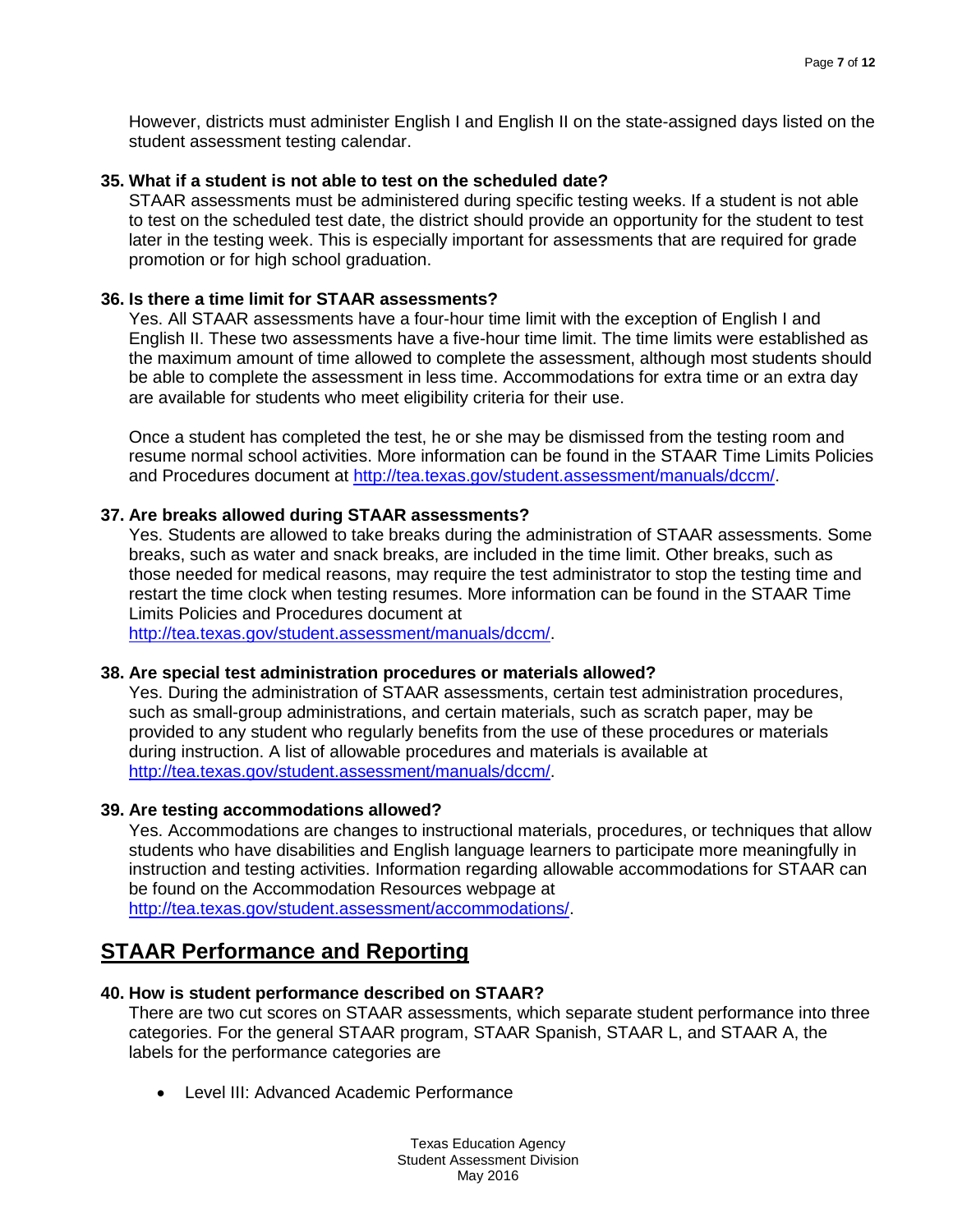- Level II: Satisfactory Academic Performance
- Level I: Unsatisfactory Academic Performance

### **41. What is the passing standard for STAAR?**

The passing standard for STAAR assessments is Level II: Satisfactory Academic Performance. A student who scores within Level II or III has passed the STAAR test, but a student who scores within Level I has not passed. More specific information about the passing standards is available on the STAAR Performance Standards webpage at [http://tea.texas.gov/student.assessment/staar/performance-standards/.](http://tea.texas.gov/student.assessment/staar/performance-standards/)

## **42. Is there a phase-in of the STAAR performance standards?**

Yes. The commissioner of education has established a phase-in of the STAAR performance standards to provide school districts with time to adjust instruction, provide new professional development, and close knowledge gaps. More specific information about the phase-in is available on the STAAR Performance Standards webpage at [http://tea.texas.gov/student.assessment/staar/performance-standards/.](http://tea.texas.gov/student.assessment/staar/performance-standards/)

### **43. Where can I find more information about the STAAR performance standards?**

For more information about the STAAR performance standards, including a separate questions and answers document, visit the STAAR Performance Standards webpage at http://tea.texas.gov/student.assessment/staar/performance-standards/

### **44. Is there a progress measure for STAAR?**

Yes. The STAAR progress measure provides information about the amount of improvement or growth a student has made from year to year. For STAAR, progress is measured as a student's gain score, the difference between the score a student achieved in the prior year and the score a student achieved in the current year. Individual student progress is then categorized as Did Not Meet, Met, or Exceeded.

#### **45. Where can I find more information about the STAAR progress measure?**

For more information about the STAAR progress measure, including a separate questions and answers document, visit the STAAR Resources webpage at [http://tea.texas.gov/student.assessment/staar/.](http://tea.texas.gov/student.assessment/staar/)

#### **46. What reports are provided for the STAAR program?**

TEA provides Confidential Student Reports (CSRs), Confidential Student Labels, Confidential Campus Rosters, Campus and District Summary Reports, and data files to districts. Districts are required to report individual results to parents according to the timeline indicated on the calendar of events. Districts are also required to provide overall assessment results to their local school board at a regularly scheduled meeting.

#### **47. Does TEA provide additional information about the test questions on STAAR?**

Yes. For the first spring administration of each general STAAR assessment, TEA provides the TEKS student expectations assessed in each test question. In mathematics, science, and social studies, process standards are also provided if the test question incorporates a process skill. This information can be found on the STAAR Student Expectations Tested webpage at [http://tea.texas.gov/student.assessment/staar/exptested/.](http://tea.texas.gov/student.assessment/staar/exptested/)

When STAAR assessments are released to the public, TEA also provides Confidential Student Item Analysis Reports. These reports provide detailed student-level results for each assessment, including the answer choice the student selected and the correct answer for each question.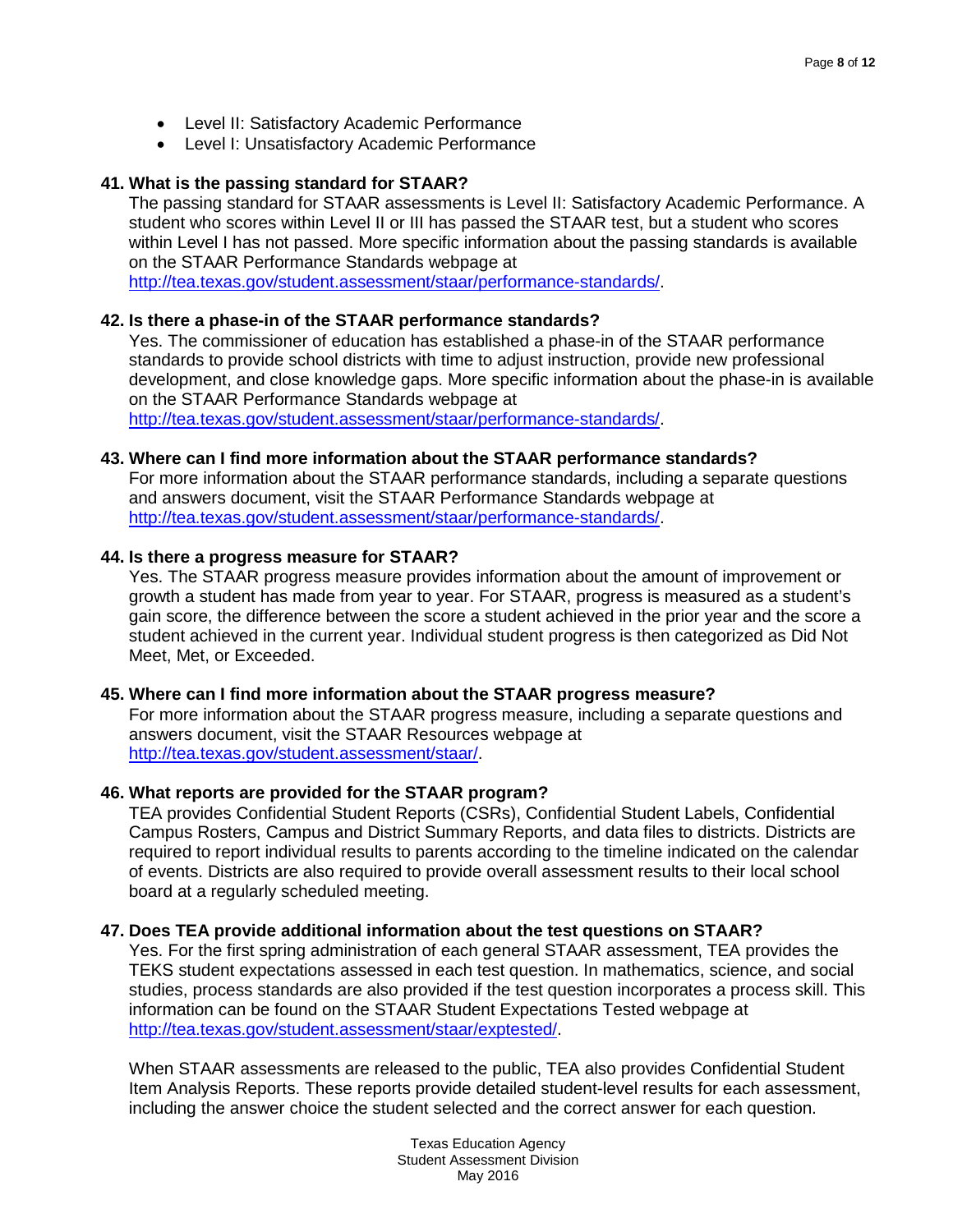### **48. What reporting data are available to students and their parents?**

A student data portal is available to students and their parents through the Texas Assessment Management System. A student is able to see his or her test results from previous school years. Each student is provided a unique access code to log in to the data portal. The access code is found at the bottom of the student's Confidential Student Report. The student data portal is available at [http://www.TexasAssessment.com,](http://www.texasassessment.com/) and there is no charge for students or parents to use it.

## **Assessments for English Language Learners**

## **49. What testing options are available for English language learners (ELLs)?**

Spanish versions of STAAR are available for eligible students in grades 3–5. In addition, STAAR L, a linguistically accommodated version of STAAR, is available for eligible ELLs in grades 3–8 and high school. ELLs not eligible to take STAAR Spanish or STAAR L will take the general STAAR assessments in English but may be eligible to receive certain linguistic accommodations. Language proficiency assessment committees (LPACs) must meet annually to make and document state assessment decisions for ELLs on an individual student basis. More information about the LPAC decision-making process is available on the LPAC Resources webpage at [http://tea.texas.gov/student.assessment/ell/lpac/.](http://tea.texas.gov/student.assessment/ell/lpac/)

### **50. What is STAAR Spanish?**

STAAR Spanish is designed to measure the knowledge and skills of students who receive academic instruction in Spanish and can best demonstrate their learning through a Spanish language assessment. STAAR Spanish assessments include passages and questions for reading and writing that are originally written in Spanish, as well as transadapted questions for mathematics and science. The mathematics and science questions are translated from English and adapted as necessary to ensure cultural and linguistic accessibility. Passages and questions for the reading and writing tests are developed uniquely in the Spanish language so that the Spanish language arts curriculum can be assessed in a more authentic and meaningful manner.

The English and Spanish versions of STAAR have the same test blueprint and assess the same TEKS student expectations. These documents can be found on the STAAR Resources webpage at [http://tea.texas.gov/student.assessment/staar/.](http://tea.texas.gov/student.assessment/staar/)

## **51. What tests are available for STAAR Spanish?**

STAAR Spanish is available in mathematics and reading at grades 3–5, writing at grade 4, and science at grade 5 for students whom an assessment in Spanish provides the most appropriate measure of academic progress.

## **52. What is the passing standard for STAAR Spanish?**

Level II: Satisfactory Academic Performance is the passing standard for all STAAR Spanish assessments. However, the Level II performance standards have been determined differently for mathematics and science than for reading and writing.

• For mathematics and science, the Level II passing standard for the English-version assessments has been applied to STAAR Spanish, since the Spanish assessments contain questions that have been transadapted from the English assessments.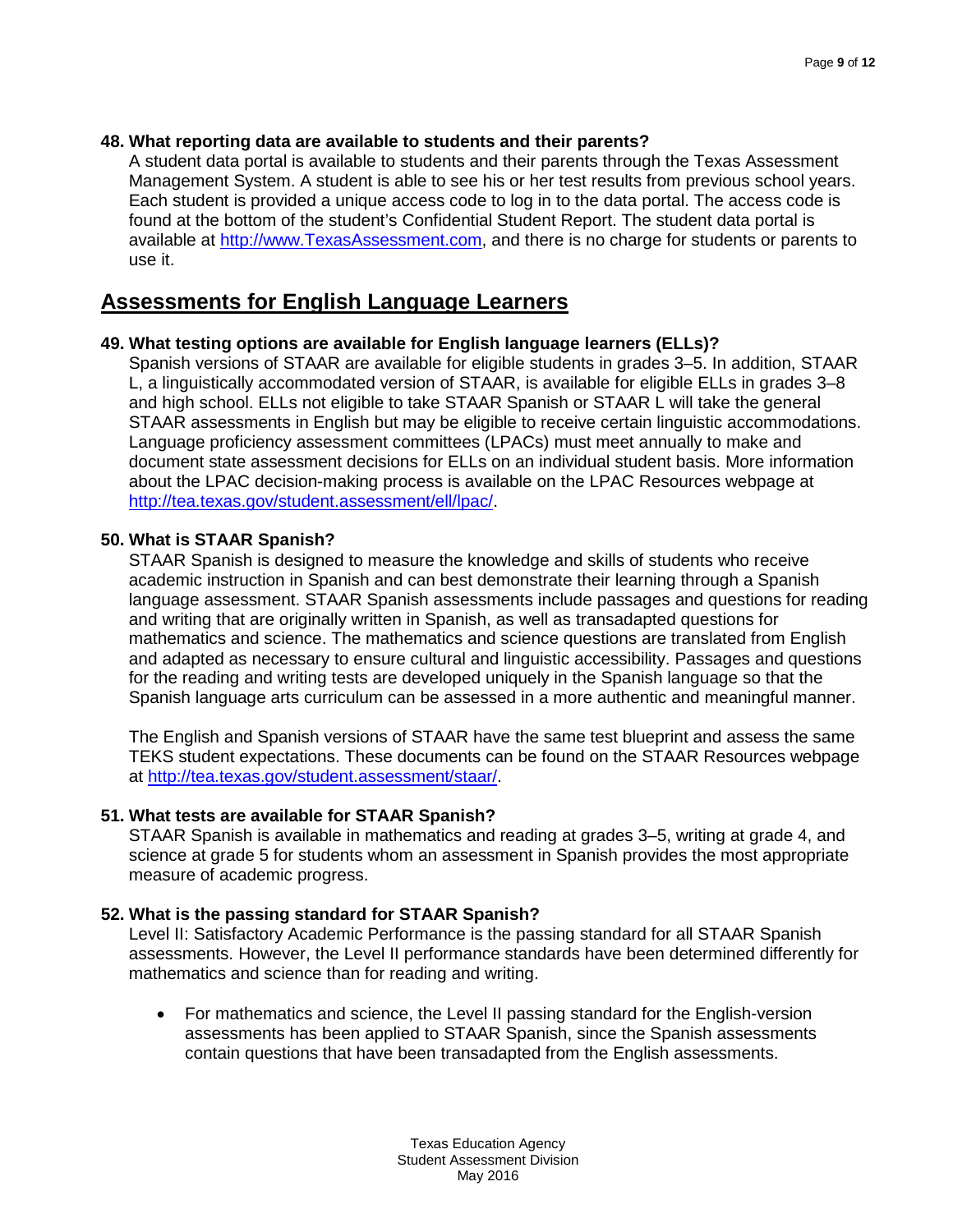• For reading and writing, the Level II performance standards for Spanish-version assessments have been set separately from English-version assessments, since Spanish and English assessments have been developed uniquely.

A student who scores within Level II or Level III has passed the STAAR Spanish test, but a student who scores within Level I has not passed. More specific information about the passing standards is available on the STAAR Performance Standards webpage at [http://tea.texas.gov/student.assessment/staar/performance-standards/.](http://tea.texas.gov/student.assessment/staar/performance-standards/)

### **53. What is STAAR L?**

STAAR L is a linguistically accommodated version of the general STAAR assessments for ELLs who meet participation requirements for a significant degree of linguistic accommodations. STAAR L is administered online with accommodations embedded in the online system, such as clarification of unfamiliar terms in English and text-to-speech functionality. More information is available on the STAAR L Resources webpage at [http://tea.texas.gov/student.assessment/ell/staarl/.](http://tea.texas.gov/student.assessment/ell/staarl/)

### **54. What tests are available for STAAR L?**

ELLs who meet participation requirements can take STAAR L in mathematics at grades 3–8, science at grades 5 and 8, and social studies at grade 8. STAAR L is also available for Algebra I, biology, and U.S. history. STAAR L is not offered for reading, writing, English I, or English II assessments.

### **55. What is the passing standard for STAAR L?**

The passing standard for STAAR L assessments is the same as the passing standard for the general STAAR assessments—Level II: Satisfactory Academic Performance. A student who scores within Level II or Level III has passed the STAAR L test, but a student who scores within Level I has not passed. More specific information about the passing standards is available on the STAAR Performance Standards webpage at

[http://tea.texas.gov/student.assessment/staar/performance-standards/.](http://tea.texas.gov/student.assessment/staar/performance-standards/)

#### **56. Is there a progress measure for ELLs?**

Yes. The Texas English Language Learner Progress Measure provides information about whether a student has made academic improvement or progress toward passing STAAR. This progress measure is based on the student's first TELPAS composite score and the amount of time he or she has attended school in the United States. For more information about the ELL progress measure, including a separate questions and answers document, visit the STAAR Resources webpage at [http://tea.texas.gov/student.assessment/staar/.](http://tea.texas.gov/student.assessment/staar/)

#### **57. Are ELLs who are enrolled in an English I or English II for Speakers of Other Languages (ESOL I or ESOL II) course required to take the STAAR English I or English II assessments?** Yes. ELLs enrolled in ESOL I or ESOL II are required to take the corresponding STAAR English I or English II assessment. However, in accordance with TAC §101.1007, eligible ELLs only need to meet the passing standard on English II to fulfill their STAAR graduation requirements in English.

#### **58. What is the Texas English Language Proficiency Assessment System (TELPAS)?**

TELPAS assesses the progress that ELLs in kindergarten through grade 12 make in acquiring the English language in the domains of listening, speaking, reading, and writing. TELPAS measures English language acquisition in alignment with the Texas English Language Proficiency Standards (ELPS) that are part of the TEKS, the state-mandated curriculum. Title III, Part A of the Elementary and Secondary Education Act requires states to conduct annual statewide English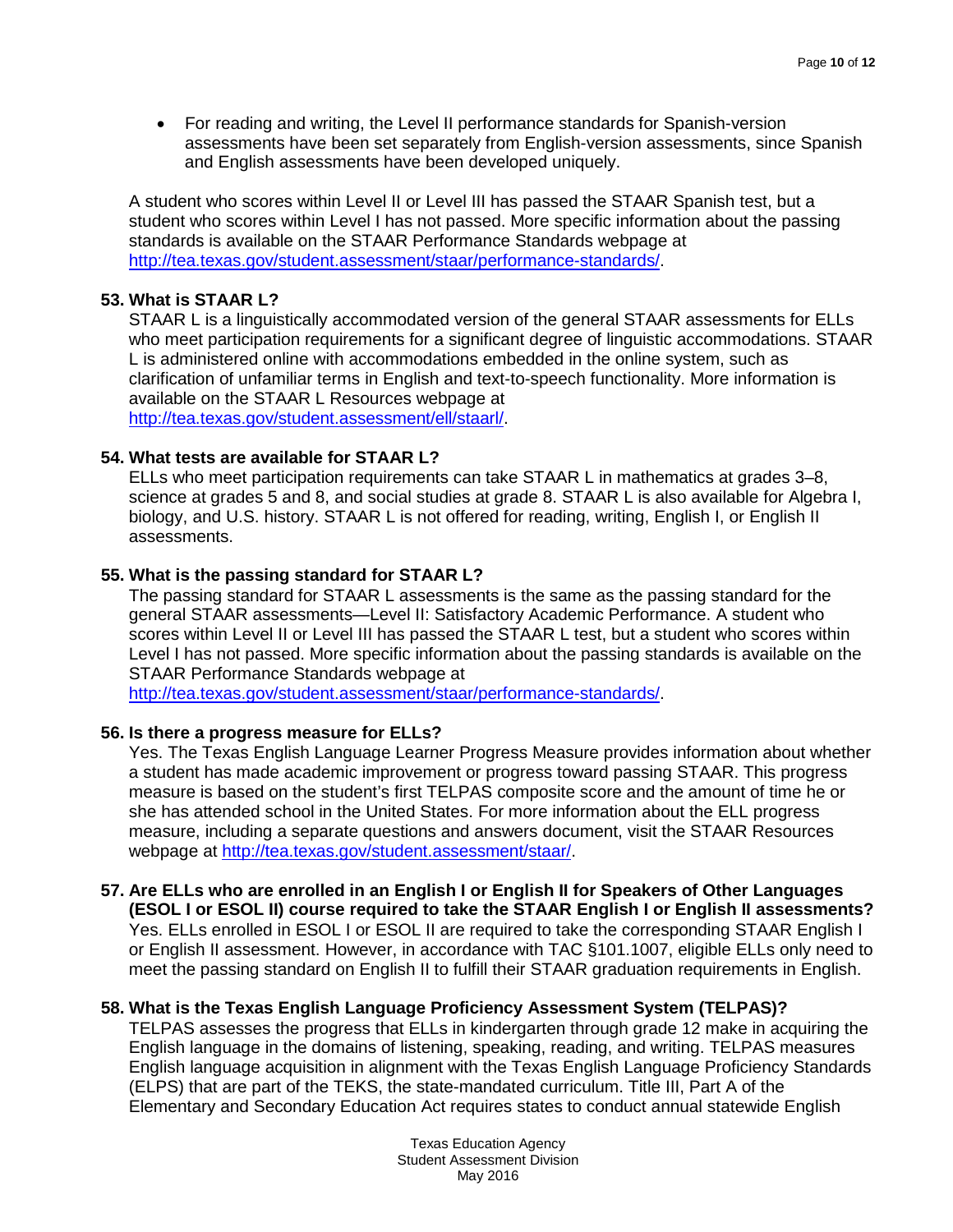language proficient assessments. More specific information is available on the TELPAS Resources webpage at [http://tea.texas.gov/student.assessment/ell/telpas/.](http://tea.texas.gov/student.assessment/ell/telpas/)

#### **59. What tests are available for TELPAS?**

TELPAS includes holistically rated observational assessments of listening, speaking, reading, and writing for kindergarten and grade 1. For grades 2 through 12, TELPAS also includes multiplechoice online reading tests, holistically rated student writing collections, and holistically rated observational assessments of listening and speaking.

### **60. How is student performance described for TELPAS?**

TELPAS reports student performance in terms of four English language proficiency levels: beginning, intermediate, advanced, and advanced high. For more information about the TELPAS performance standards, including a separate questions and answers document, visit the TELPAS Resources webpage at [http://tea.texas.gov/student.assessment/ell/telpas/.](http://tea.texas.gov/student.assessment/ell/telpas/)

## **Assessments for Students with Disabilities**

### **61. What testing options are available for students with disabilities?**

Most students with disabilities will take STAAR with or without allowable accommodations. Some students who are served under Section 504 and identified with dyslexia or related disorders as defined in TEC §38.003 may meet the eligibility requirements for STAAR A. Some students receiving special education services who need more significant accommodations may also meet the eligibility requirements for STAAR A. Students receiving special education services with significant cognitive disabilities who access the grade-level TEKS through prerequisite skills may meet the participation requirements for STAAR Alternate 2. Education decisions for students who receive special education services are made by the admission, review, and dismissal (ARD) committee, including which assessment is most appropriate for the student. More information is available on the Assessments for Students with Disabilities webpage at [http://tea.texas.gov/student.assessment/special-ed/.](http://tea.texas.gov/student.assessment/special-ed/)

#### **62. What is STAAR A?**

STAAR A is an online accommodated version of STAAR. This assessment provides embedded supports and accommodations that are designed to help students with disabilities access the content being assessed. These embedded supports and accommodations include visual aids, graphic organizers, clarifications of terms that are not related to the content being assessed, and text-to-speech functionality. STAAR A is available beginning in spring 2015 for students that meet eligibility requirements. More specific information is available on the STAAR A Resources webpage at [http://tea.texas.gov/student.assessment/STAARA/.](http://tea.texas.gov/student.assessment/STAARA/)

## **63. What tests are available for STAAR A?**

STAAR A is available in the same grades/subjects and courses as the general STAAR assessments.

- Grades 3–8 mathematics
- Grades 3–8 reading
- Grades 4 and 7 writing
- Grades 5 and 8 science
- Grade 8 social studies
- Algebra I, English I, English II, biology, and U.S. history